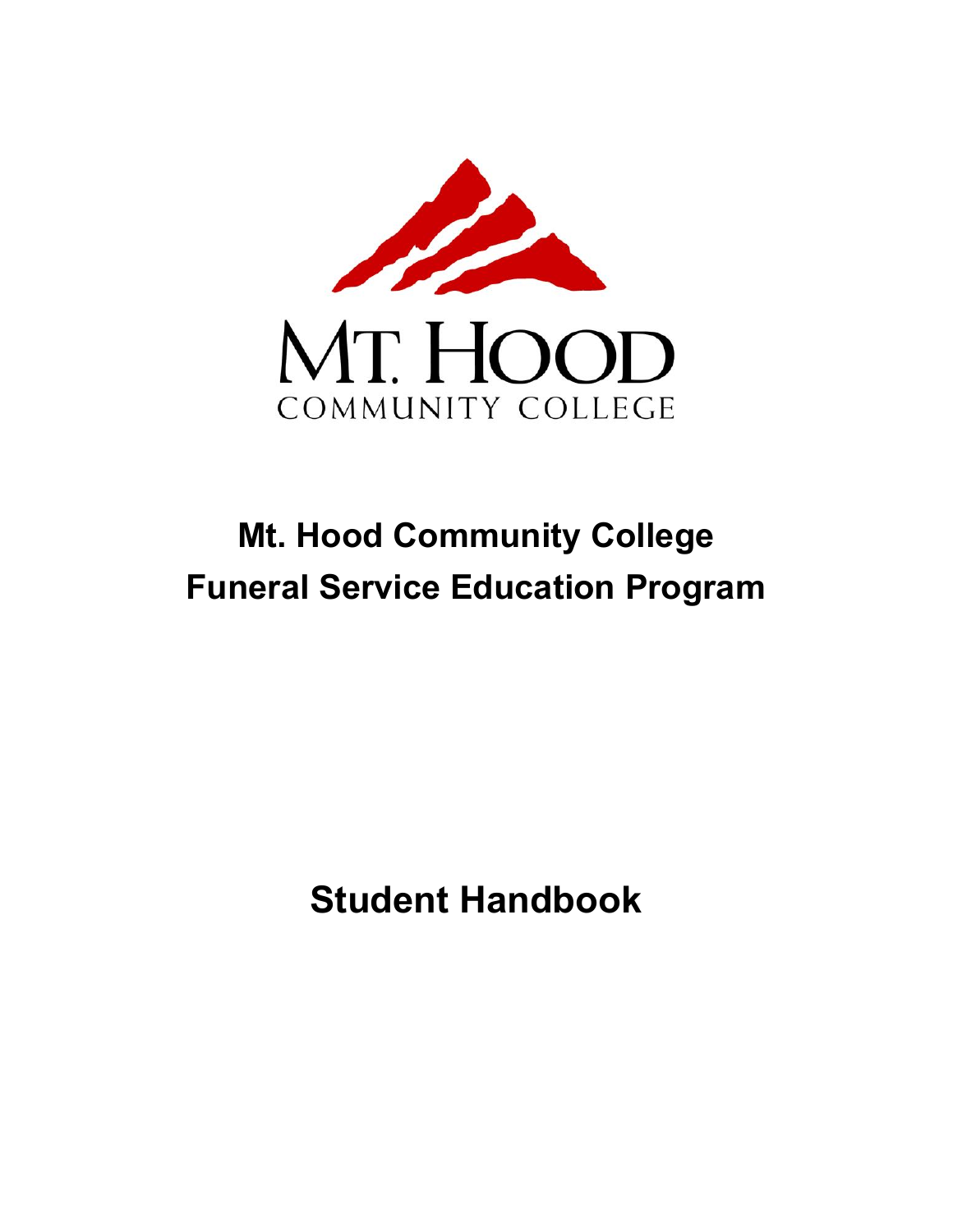# **Table of Contents**

| <b>Topic</b>                                                                                                   | Page |
|----------------------------------------------------------------------------------------------------------------|------|
| <b>Purpose of the FSE Handbook</b><br><b>Program Adherence to Ethical Practices in Student-Related Matters</b> | 3    |
| <b>FSE Program Faculty and Academic Advising</b>                                                               | 4    |
| <b>Program Curriculum and Program Outcomes</b>                                                                 | 5    |
| <b>Essential Functions</b>                                                                                     | 6    |
| <b>Progression Policy</b>                                                                                      | 8    |
| <b>Probation and/or Program Dismissal</b>                                                                      | 9    |
| <b>Program and MHCC Rules and Regulations</b><br><b>Code of Conduct</b>                                        | 10   |
| <b>Disclosures</b>                                                                                             | 13   |
| <b>Professional Organizations</b>                                                                              | 14   |
| <b>Student Support Services</b>                                                                                | 15   |
| <b>College Commitment, Resources, Health &amp; Safety</b>                                                      | 16   |
| <b>Conclusion</b>                                                                                              | 18   |
| <b>Program National Board Pass Rates</b>                                                                       | 19   |

Important Note: Some external links may be inaccessible. People requiring accommodation due to a disability should contact Accessible Education Services at (503) 491-6923 or **aes@mhcc.edu**.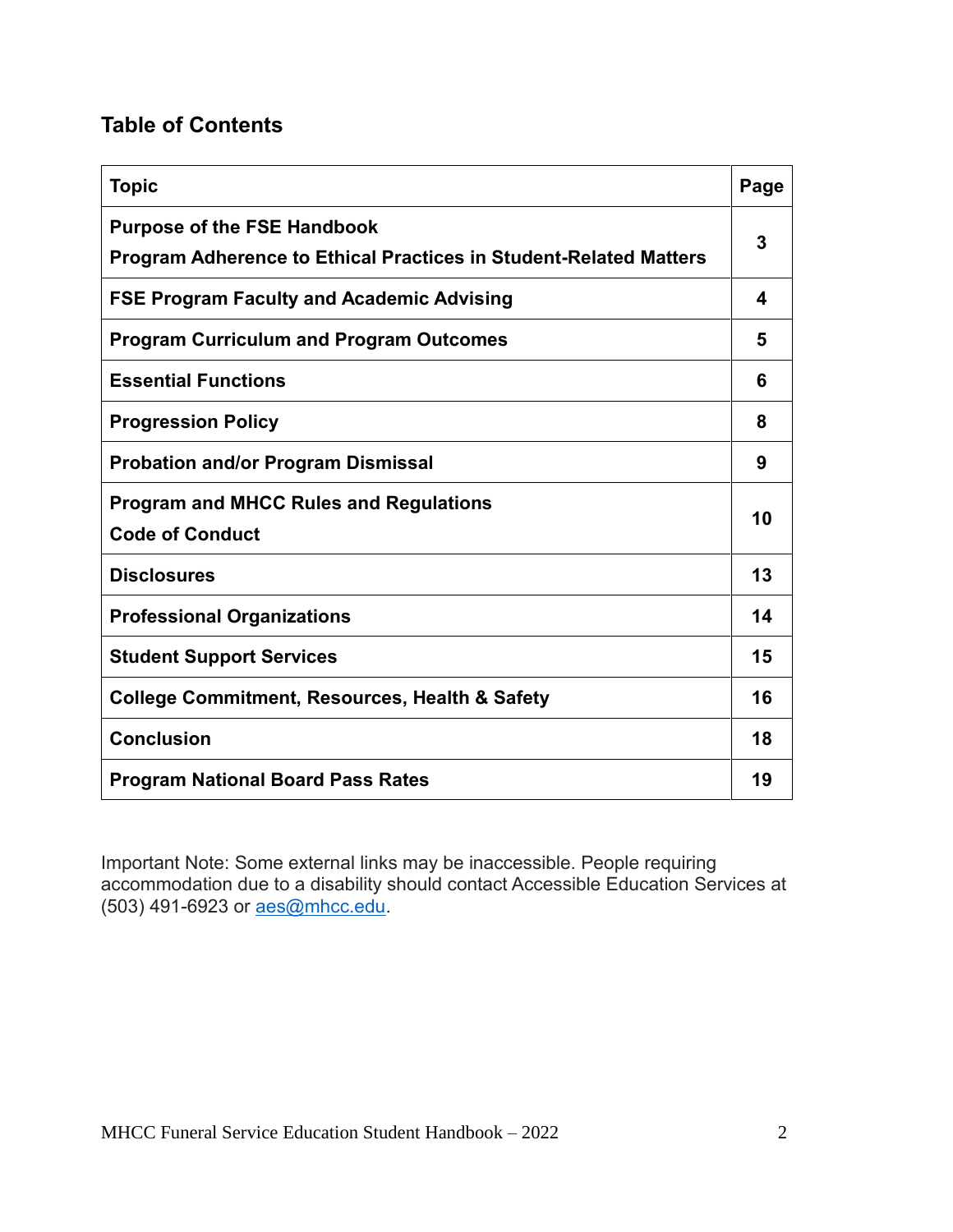#### **Purpose of the FSE Handbook**

This handbook was prepared for students that have been accepted into the Funeral Service Education (FSE) program at Mt. Hood Community College (MHCC). It provides the student with information about the program and the College. When used in conjunction with the MHCC Catalog, student code of conduct, and course syllabi, this handbook will be the primary source of information, guidelines, and policies to direct you while completing degree requirements.

Funeral Service Students are required to read the [MHCC Student Code of Conduct](https://www.mhcc.edu/coc/) and adhere to its standards.

You have been accepted into a challenging program. You will have to make time during your busy schedule to study as there is much to learn. Don't sell yourself short by waiting until the last minute to study. Keep in mind that you will be taking the National Board Exam (NBE) once you graduate. The NBE covers many of the same subjects you learn in the program. You will need to understand and remember your subjects of study to successfully pass the NBE and earn a license.

We wish you the best as you enter this program and strive to complete your degree. We understand that life is not static. Stay in contact with us so we can help you get through the program. Sometimes problems can be prevented or reduced by consulting with faculty or reviewing this handbook. We want you to succeed, and to have a positive educational experience.

#### **Program Adherence to Ethical Practices in Student-Related Matters**

Program staff strive to present clear and accurate information in this handbook and in other sources, such as the FSE program web pages. The College and program adhere to ethical policies and procedures for admission, attendance, grading, academic progress, record-keeping, student safety, and graduation. The College and program hold students to ethical standards, and as a student in the program, you will be expected to follow college and program conduct requirements. Information about health services, veteran's services and disability services can be found in this handbook. The College and program also offer information and advising in personal, academic, employment and licensing matters. The College and program are committed to offering all students fair and equal treatment, and the College's non-discrimination statement can be found at the bottom of MHCC's home page at [https://mhcc.edu.](https://mhcc.edu/)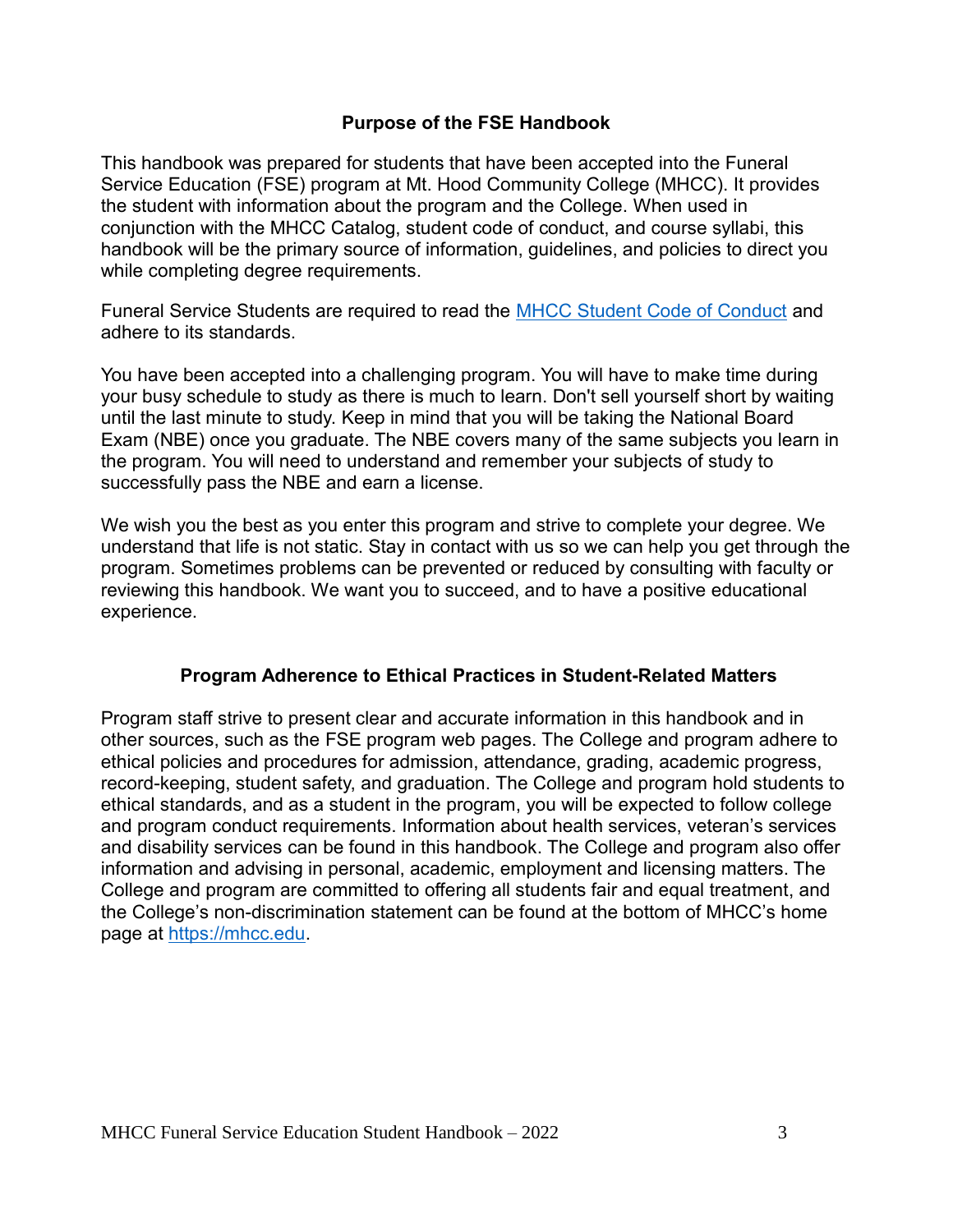#### **Funeral Service Education Program Faculty**

Doug Ferrin - Program Director and Instructor (503) 491-6940

Kaylee Chavez - Instructor Patrick Cornelius - Instructor Miles Johnson - Instructor Davis LaMuerta - Instructor Edith Aschim - Program Assistant

Additional faculty and contact info will be available on the course syllabi.

#### **Academic Advising**

Students majoring in Funeral Service Education can seek academic advising from fulltime faculty, from advisers in the **Academic Advising and Transfer Center** or by running a degree audit. To run an audit, follow these steps:

- 1. Log on to your MyMHCC student account at my mhcc.edu/ics, and you will arrive at the "Home" tab. Note: Your username is your MHCC student ID Number, and your password is your six-digit birthdate if you have not changed it. For example, January 12, 1996, is 011296.
- 2. Click on the link "View my Degree Audit" under the "Frequently Used Links" on the lower right side of the screen.
- 3. Click on the link "View All Details"
- 4. Scroll to the bottom of the screen and click on the link "Recalculate Student Progress"
- 5. Click on the link "Degree Audit PDF"
- 6. Review your degree audit. Requirements that have been met will state as "COMPLETE" for that category. Requirements that have not been met will state as "INCOMPLETE."

It is the student's responsibility to ensure that all requirements are met for the program.

The Funeral Service Education program curriculum requirements are outlined in the MHCC catalog [\(catalog.mhcc.edu\)](http://catalog.mhcc.edu/) and web page [\(mhcc.edu/fse\)](http://www.mhcc.edu/fse). Courses offered each term can be viewed at [https://my.mhcc.edu/ICS/schedule.](https://my.mhcc.edu/ICS/schedule)

Students experiencing academic difficulty, financial difficulty or other problems during the term are encouraged to let the faculty know of problems as early as possible. The last week of the term is usually too late. Feel free to email or call faculty. [Advising](https://www.mhcc.edu/advising/) and [Counseling](https://cm.maxient.com/reportingform.php?MtHoodCC&layout_id=11) (both career and personal) services are available from the College as well.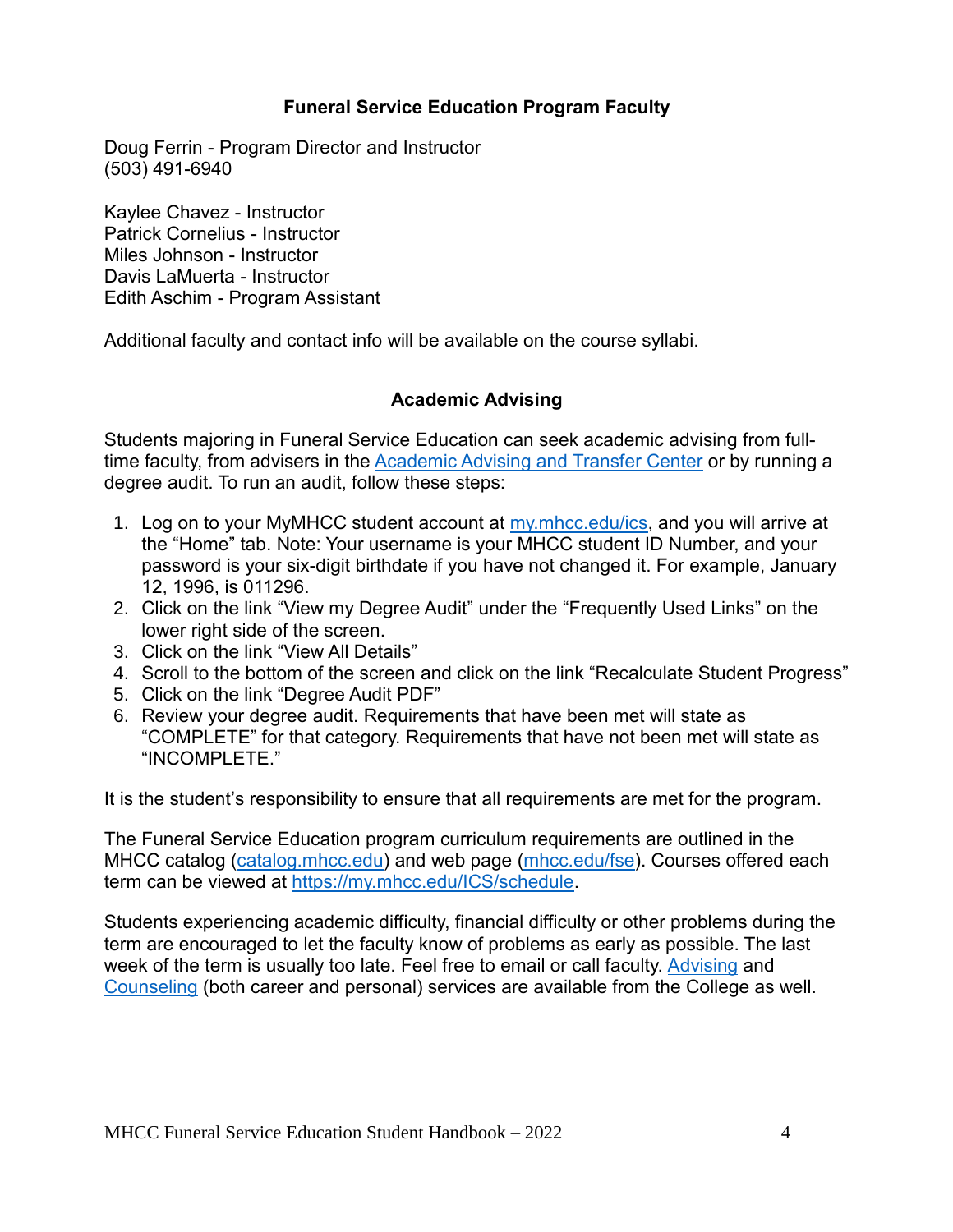# **The Program**

The Funeral Service Education degree program at Mt. Hood Community College is accredited by the [American Board of Funeral Service Education \(](http://www.abfse.org/)ABFSE), 992 Mantua Pike, Suite 108, Woodbury Heights, NJ, 08097; (816) 233-3747; [www.abfse.org.](http://www.abfse.org/)

**Program Curriculum** – The curriculum, including course descriptions and a term-by-term curriculum plan, can be seen in the college catalog or on the program curriculum page: [catalog.mhcc.edu/programs-majors/funeral-service-education-degree.](https://catalog.mhcc.edu/programs-majors/funeral-service-education-degree) The student is responsible for knowing the courses that compose the curriculum, including course descriptions, prerequisites and offered terms. When in doubt, consult the program adviser. The degree requires six quarters in residence. Transfer credits from a regionally accredited college or university may apply toward comparable courses offered in the curriculum. Transferring all non-FSE classes from regionally-accredited institutions may allow a student to complete his/her professional course work in a three-quarter sequence, beginning each fall term. Upon completing the Funeral Service Education program, students become eligible to take the NBE administered by The International Conference of Funeral Service Examining Boards (ICFSEB). To receive a license in Oregon and most other states, students must take and pass the NBE.

**Program Outcomes** – After completing this program, students will be able to:

- Explain the importance of funeral service professionals in developing relationships with the families and communities they serve (covered in the following courses: FSE121, FSE122, FSE124, FSE221, FSE222, FSE225, FSE227).
- Identify standards of ethical conduct in funeral service practice (FSE121, FSE122, FSE124, FSE221, FSE222, FSE225, FSE227).
- Interpret how federal, state, and local laws apply to funeral service to ensure compliance (FSE124, FSE211, FSE215, FSE221, FSE222, FSE225).
- Apply principles of public health and safety in the handling and preparation of human remains (FSE124, FSE211, FSE212, FSE213, FSE216, FSE217, FSE225).
- Demonstrate technical skills in embalming and restorative art that are necessary for the preparation and handling of human remains (FSE211, FSE212, FSE213, FSE214).
- Demonstrate skills required for conducting arrangement conferences, visitations, services, and ceremonies (FSE221, FSE222, FSE225, FSE227).
- Describe the requirements and procedures for burial, cremation, and other accepted forms of final disposition of human remains (FSE121, FSE124, FSE215, FSE222, FSE225).
- Describe methods to address the grief-related needs of the bereaved (PSY201, FSE222, FSE224, FSE227).
- Explain management skills associated with operating a funeral establishment (FSE121, FSE221, FSE222).
- Demonstrate verbal and written communication skills and research skills needed for funeral service practice (WR121, COMM100, FSE121, FSE122, FSE124, FSE221, FSE222, FSE225, FSE227).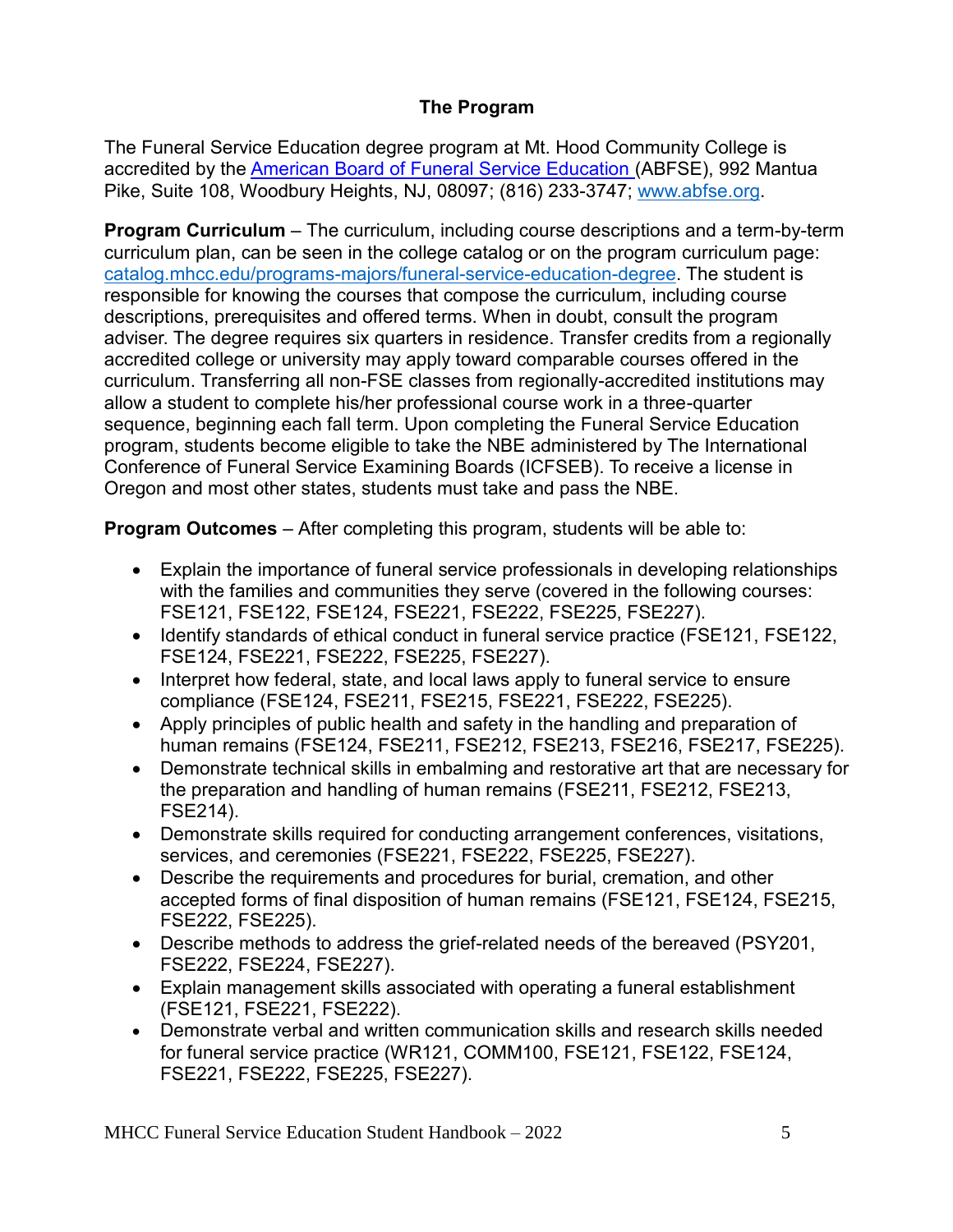# **Essential Functions**

The following is a list of mental and physical abilities that are necessary for successful participation in the program and for continued success in the funeral service industry. Students in the FSE program must be physically and mentally able to cope with the rigors of the curriculum and the demanding nature of the funeral service profession. Established academic and clinical practicum/internship requirements essential to the program of instruction apply to all students and cannot be waived. Attempts will be made to accommodate and retain qualified applicants with disabilities unless results in labs, assessments, group assignments, or clinical practicums indicate that given reasonable accommodation, an individual will still not be able to perform the essential required program functions. Students seeking more information or assistance should contact [Accessible Education Services.](https://www.mhcc.edu/AES/) [Personal and Career Counseling](https://www.mhcc.edu/CareerCenter/) are also available. The following list describes abilities that are essential to succeeding in the program and in the field. While students may succeed in completing the program, without mastery of the essential functions, career opportunities may be limited.

- **1.** *Cognitive* and critical thinking abilities, which are sufficient to make clinical judgments and meet laboratory objectives and requirements and to succeed academically on assessments and projects.
	- A. *Can* comprehend and recall new knowledge and apply it in any area of funeral service practice.
	- B. *Can* effectively analyze situations and identify cause-effect relationships.
	- C. *Can* effectively organize material, solve problems, and make decisions.
- **2.** *Interpersonal* abilities, which are sufficient to interact purposefully and effectively with others.
	- A. *Can* establish healthy rapport with individuals.
	- B. *Can* interchange ideas appropriately in a group setting.
	- C. *Can* convey sensitivity, respect, tact, and a mentally healthy attitude in interpersonal relationships.
- **3.** *Communication* abilities, which are sufficient to convey thoughts in verbal and written form so that they may be able to communicate clearly with others.
	- A. *Have* sufficient English language abilities to understand printed and verbal instructions.
	- B. *Have* sufficient English language abilities to allow understanding in verbal and written communication.
- **4.** *Physical mobility*, which is sufficient to fulfill classroom, clinical and program objectives safely and effectively. Physical disabilities must not pose a threat to the safety of the student, faculty, clinical staff, or other students.
	- A. *Can* maintain balance in any position, move from room to room, and maneuver in small spaces.
	- B. *Can* flex/extend and/or abduct/adduct arm and leg muscles and rotate all major joints freely.

MHCC Funeral Service Education Student Handbook – 2022 6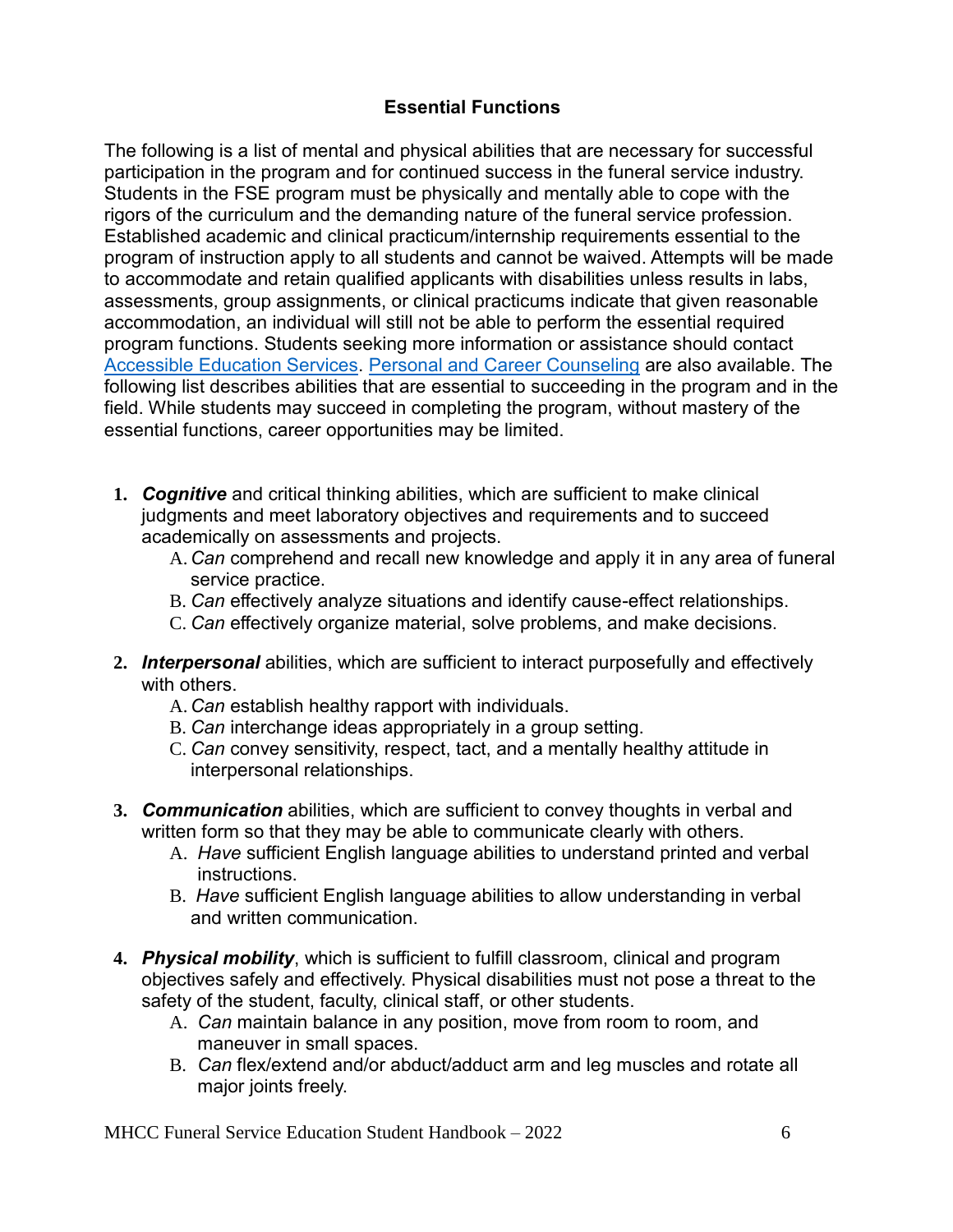- **5.** *Strength* (gross motor skills) and endurance are sufficient to fulfill clinical laboratory objectives and requirements safely.
	- A. *Can* work for six or more hours in a laboratory and/or funeral home setting.
	- B. *Can* position, lift and transfer human remains of at least 100 lbs. without injury to self or others.
	- C. *Can* push, pull or lift (with assistance from one other person) heavy objects such as caskets containing human remains.
- **6.** *Driving vehicles*  the ability to drive is an essential skill for work in the field, and funeral homes require that interns, apprentices, and licensees possess a valid driver's license. Funeral home personnel are covered under the company's insurance, and lack of valid license or driving-related convictions are reasons that a funeral home may not hire an applicant or may terminate a current employee.
	- A. *Have* a valid driver's license.
	- B. *Have* current automobile insurance, or the ability to obtain insurance.
	- C. *Can* drive full-size vehicles such as vans and funeral coaches.
	- D. *Maintain* a valid driver's license throughout your time as a student at MHCC.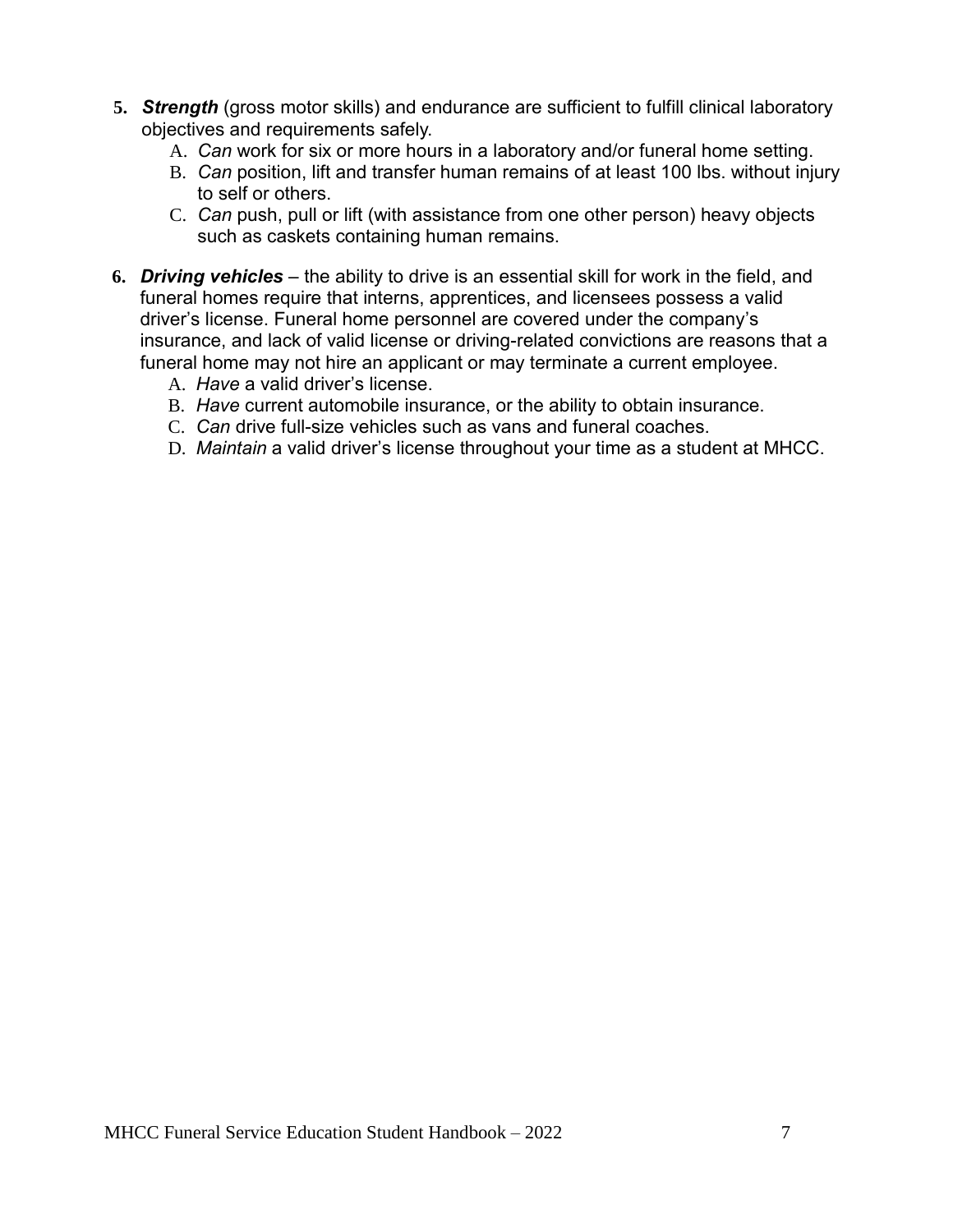## **Progression Policy**

All courses in the curriculum must be completed with a grade of "C" or higher.

- 1. If a student receives a grade of less than "C" in any class, FSE or general courses, the class must be repeated and a grade of "C" or higher earned.
- 2. Students who receive grades of less than "C" in three or more FSE courses (D's or F's) will be dismissed from the program without a chance to re-apply.
- 3. Academic dishonesty may have consequences including, but not limited to, a drop in a course grade or an F in a class.
- 4. The student may appeal a dismissal recommendation according to the Program's appeal process. This entails writing a letter to the Program Director within three (3) business days from notification of dismissal to appeal for readmission and explaining any extenuating circumstances leading to an unacceptable grade, or other situations leading to dismissal. The program director will recommend action within five (5) business days after the appeal is received. The Program Director's decision is final.
- 5. In all FSE courses, students are expected to take exams at specified times and dates. Missing exams at scheduled times, then re-taking later is sometimes possible, but there may be point penalties for doing so as explained in the course syllabi. Students with registered disabilities may qualify for test-taking accommodations. Final Exams are usually held at different times than standard class times. Students are expected to take finals at the beginning of the scheduled time-period, and students coming in late may not be allowed to take the final based on the discretion of the instructor of the class.
- 6. Students are required to take the National Board Exam as a condition of graduation from the program within a time period specified in FSE245. The time period is about a month after the end of spring term.
- 7. A criminal conviction, as discussed in the *Disclosures* section, could interfere with a student's ability to take all required courses.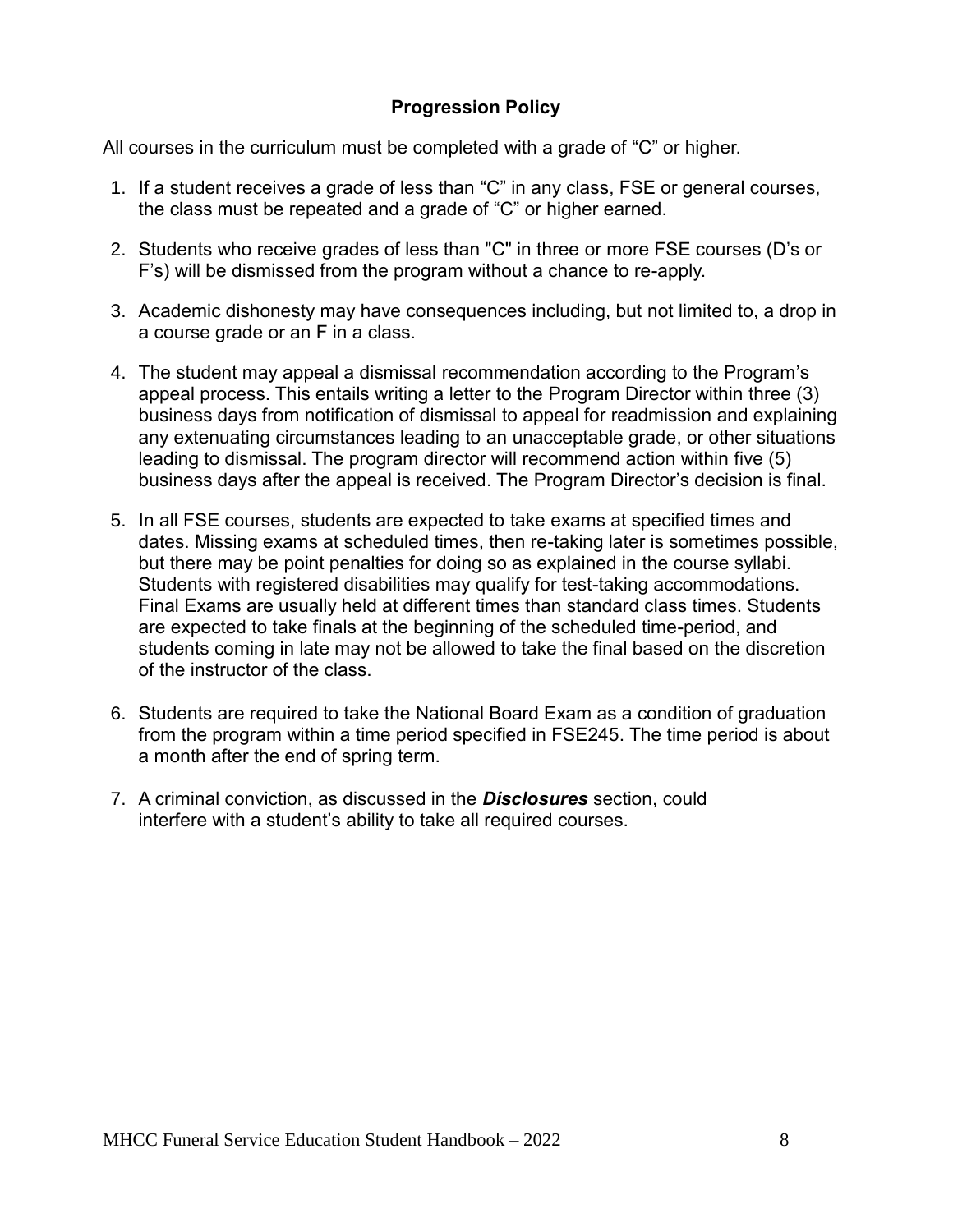#### **Probation and/or Program Dismissal**

- 1. Academic grounds for dismissal are discussed in the *Progression Policy* section.
- 2. Depending on the severity or repetition of a violation of the College or program code of conduct, program staff may choose to have a corrective conversation with the student, place the student on probation, or dismiss the student from the program.
- 3. Lack of respect and class disruption personal attacks, off-subject comments, and excessively loud or aggressive tones disrupt the class and may lead to student dismissal from class and/or program if repeated.
- 4. Cheating and other acts of academic dishonesty are serious offenses. Depending on the nature of the offense, serious penalties may be imposed, from loss of points to expulsion from the class or college.
- 5. Behavior outside of class may be grounds for probation or dismissal if such behavior is conducted in the name of the program, in the name of the college, or at a clinical practicum setting.
- 6. Any activity that endangers other students in class or lab will lead to consequences ranging from reprimand to dismissal based upon the level of danger posed.
- 7. During clinical practicum/internship in a funeral home any activity that physically or mentally endangers other students, preceptors, or college employees will lead to consequences ranging from reprimand, to probation, to dismissal based on the level of danger posed.
- 8. Dismissal from the clinical practicum due to underperformance, negligence, or unprofessional behavior, may result in failure of the class. In repeated or flagrant instances, dismissal from the program may result - at the discretion of the program staff and/or college administration.
- 9. To divulge sensitive information about, or to take pictures of funeral service related processes, procedures or decedents in funeral homes or on campus may be grounds for dismissal.
- 10. Any conflict should be documented with the time and date and submitted to the Program Director or Clinical Practicum Faculty, who will receive testimony from all parties and generate a solution.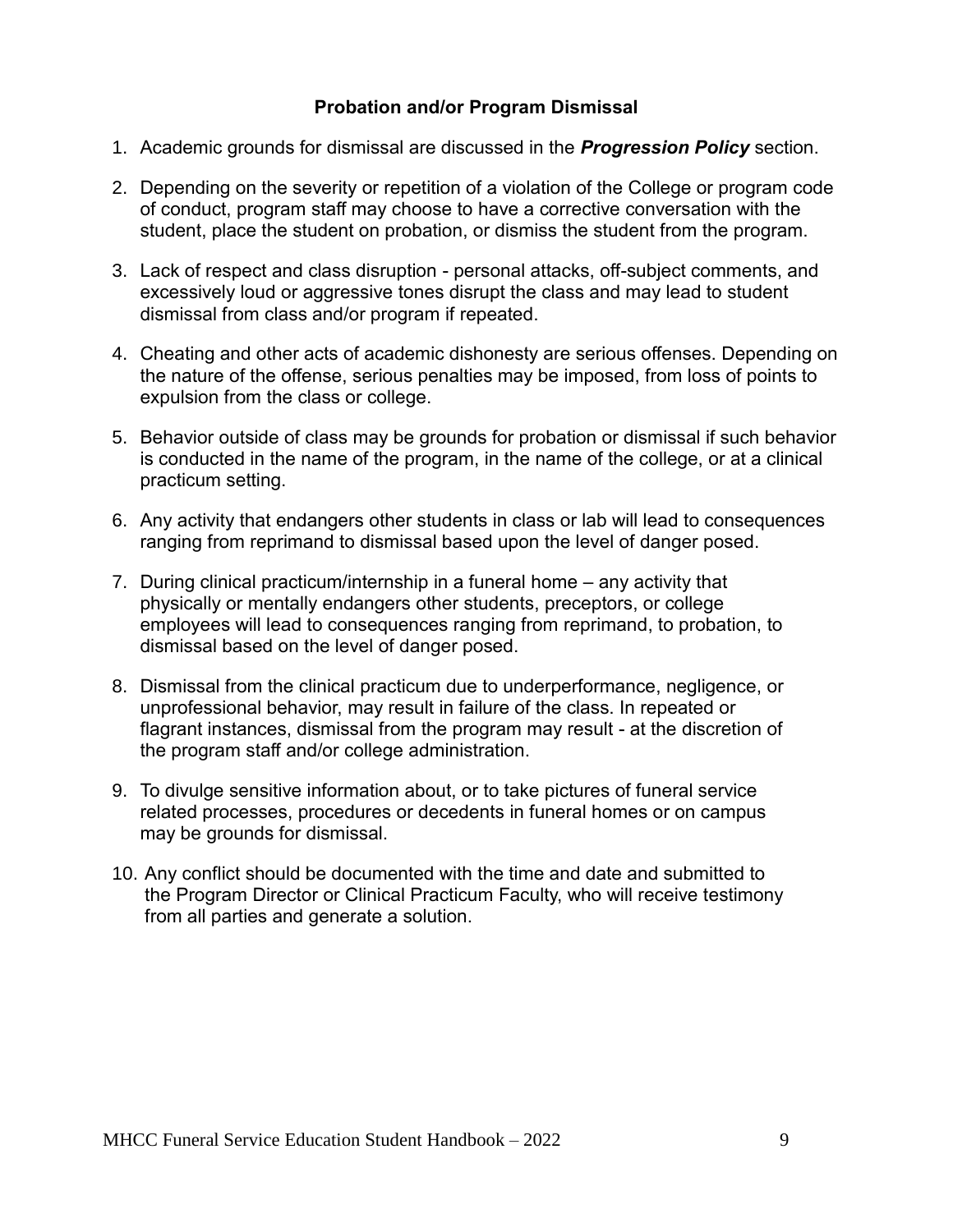## **Funeral Service Education Program and MHCC Rules and Regulations**

#### **Code of Conduct**

This is a list of student conduct expectations while in the program and applies to both oncampus and off-campus situations where specified. Students are expected to demonstrate honesty, integrity, initiative, responsibility, professional behaviors, and accountability. Violation of these terms may lead to a warning followed by dismissal from the program, or direct dismissal if the violation warrants it.

#### **1.** *Dress and Hygiene*

A. Dress code. Employees at most funeral homes are required to wear professional business attire whenever in contact with the bereaved or the public, which means during removals, funerals, funeral arrangements, etc. Some funeral homes have less stringent requirements, but students should start with formal attire, then modify according to company policy. Students are required to wear professional business attire to all clinical practicum/internship days in funeral homes and comply with the funeral home's attire requirements and dress code. Suits and/or dresses must be clean, and shirts must be pressed and fresh. Clinical sites may have additional color requirements for dress and overall appearance. Be prepared, the conservative nature of the industry may limit the job prospects for individuals who have visible tattoos, piercings, or other body modifications.

In specified courses and on specified dates, students must wear professional business attire to class. In these courses, your final grade will be influenced by the way you dress. Unless otherwise stated, casual dress is acceptable in funeral service courses and general education courses.

- B. Hygiene. Perfume or cologne can cause allergic reactions, headaches and even nausea for some individuals and can be considered unprofessional in certain settings. At clinical sites, be aware of the work environment and make decisions accordingly. Personal hygiene is important in both the program and the job settings. The industry standards for personal grooming are often described as business conservative, although individual funeral homes may be strict.
- **2.** *Class Atmosphere*  an atmosphere of mutual respect and a desire to learn is important for student success and satisfaction.
	- A. Freedom of speech. Provided that student comments are related to the subject being discussed in class, the comments are voiced thoughtfully, the students allow other students to talk in class without talking over them; then free speech is a desirable and necessary part of a college class. Personal attacks, off-subject comments, and excessive loud or aggressive tones disrupt the class and may lead to student dismissal from class and/or program if repeated.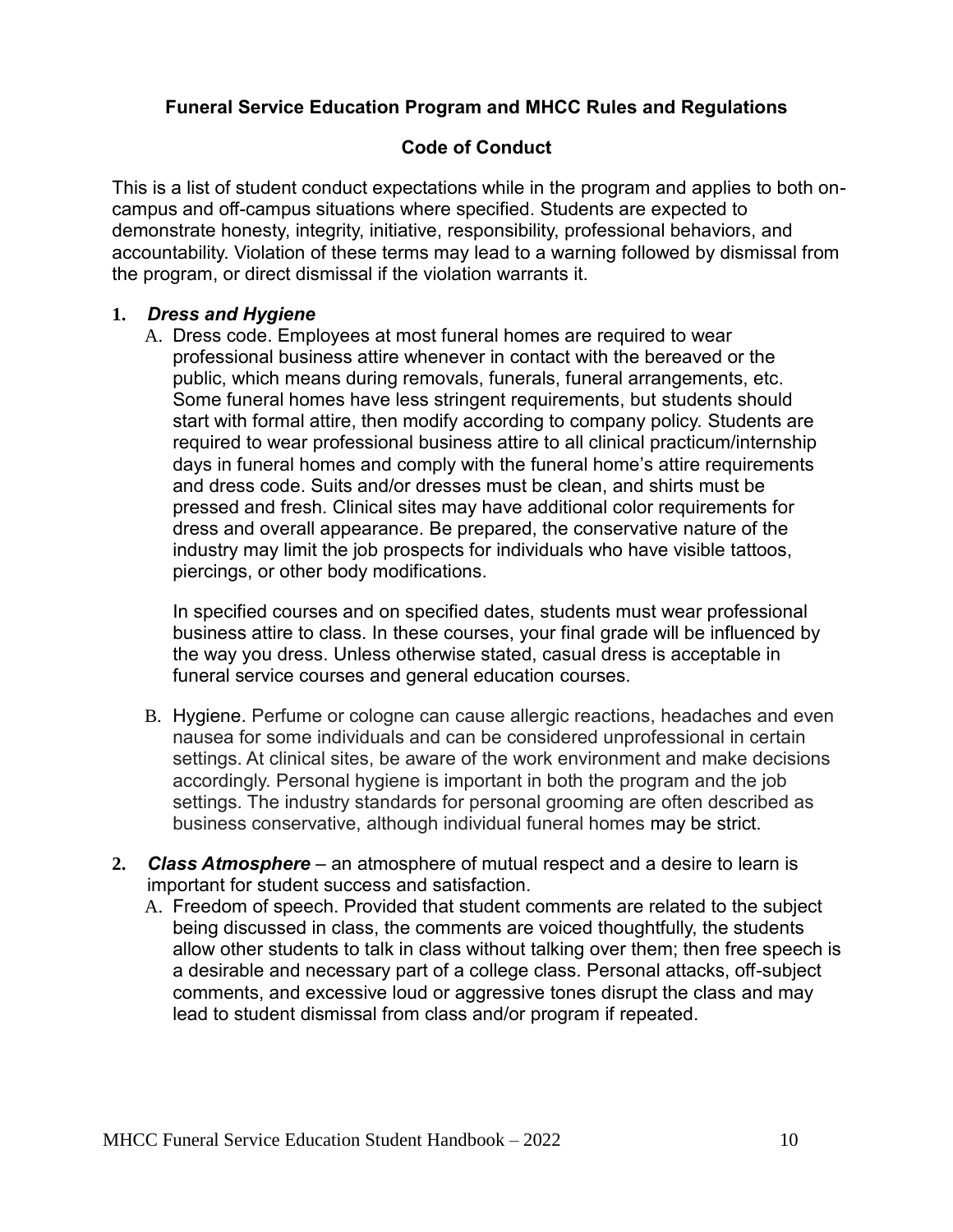B. Food and Drink. Students may have non-alcoholic beverages in class. Snacks are also acceptable, but if eating or drinking becomes a distraction, eating and drinking privileges will be suspended.

#### **3.** *Academic Honesty*

- A. Plagiarism The Funeral Service Education program and college staff do not tolerate plagiarism.
- B. Cheating and other acts of academic dishonesty: these are regarded as serious offenses. Depending on the nature of the offense, serious penalties may be imposed, ranging from loss of points to expulsion from the class or college. Specific course syllabi will address the consequences of cheating. Cheating takes many forms, and the program staff are good at catching cheaters. Cheating does not help students prepare for the National Board Exam. Students may not leave the classroom with tests, nor may they take pictures of tests.

#### **4.** *Academic Success*

- A. A grade of "C" or higher is required in every FSE and general education class. Students earning a "D", or an "F" will not be able to apply that course toward graduation and must re-take it to graduate.
- B. Academic Resources. The College offers free tutoring in the Learning Success Center located in the library.

## **5.** *Activities Outside of Class*

- A. Behavior. Be aware that your behavior outside of class may be grounds for probation or dismissal if it does not reflect the professionalism that is expected in this field.
- B. Internet. Beware of social networking sites and give strong consideration about what you are communicating. Students and employees have harmed their reputations and careers by posting inappropriate pictures, information, etc. Potential employers will search your background including social media accounts, and what they find might prevent them from hiring you. Your professionalism, both while in the program and after graduation, is critical to developing and maintaining a successful career.
- **6.** *Clinical Practicum/Internship*  in addition to the dress and hygiene codes previously discussed, keep the following in mind:
	- A. The clinical practicum requires extra work for preceptors. It is expected that interns will assist preceptors in a variety of duties to offset the work the preceptors are required to do. Some cleaning and other menial duties are expected.
	- B. Clinical practicum should be a learning experience. If the student is not involved in the key activities surrounding funeral service, the student should inform the program staff or clinical personnel.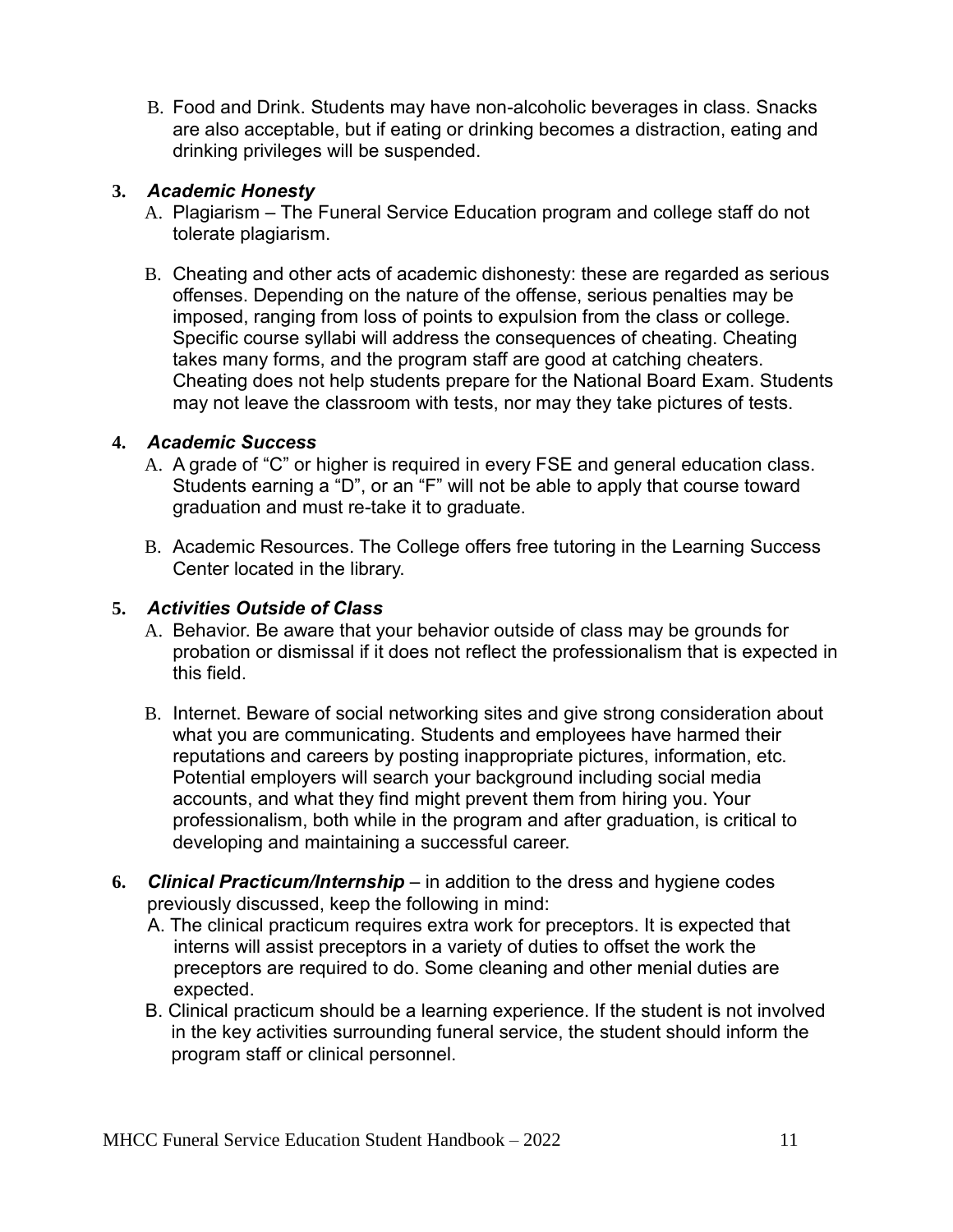- C. Confidentiality clinical practicum student interns will not photograph anything within the facility in which they practice without explicit permission from clinical staff. Discussing personal details about the deceased or families outside the clinical practicum/internship or clinical meetings at MHCC is grounds for program dismissal. Sharing a decedent or client family's private information on social media is prohibited; if you photograph a decedent and upload that picture, or blog about details you have learned in the funeral home, you are breaking confidentiality.
- D. Clinical Preceptors have the right to dismiss students.
- **7. Communication** when the student has a concern or frustration, the student should communicate with the instructor or program director as soon as possible. This prevents an escalation of the problem or the frustrations that may surround a problem.
- *8. Dangerous Activities*  remember that your conduct with instruments and the handling of human remains may endanger you or those around you. Always be cautious and consistently utilize universal precautions.
	- A. On campus any activity that endangers other students in class or lab will lead to consequences ranging from reprimand to student dismissal. Be very diligent in the lab and consider your safety and the safety of fellow students. Use of alcohol or drugs is certain to increase the chance that you will injure yourself or others. It is a violation of the College and Program standards to attend classes under the influence of intoxicants.
	- B. During clinical practicum at a funeral home any activity that endangers other students, preceptors, or employees while in the clinical setting will lead to consequences ranging from reprimand to dismissal. Use of alcohol or drugs is almost certain to increase the chance that you will injure yourself or others. It is a violation of Program standards to be under the influence of intoxicants in the clinical setting.
- **9. Breaches of Confidentiality** students must not disclose confidential information about decedents or families with whom they come into contact at clinical practicum/internships or on campus. Students must not take or post pictures of bodies at funeral homes or in the lab. Students who use social media inappropriately will be held accountable for information or pictures that they disclose. Consequences might include, but not be limited to, program dismissal, loss of licenses, lawsuits, and criminal prosecution. Remember that your state intern apprentice license carries with it rights and responsibilities.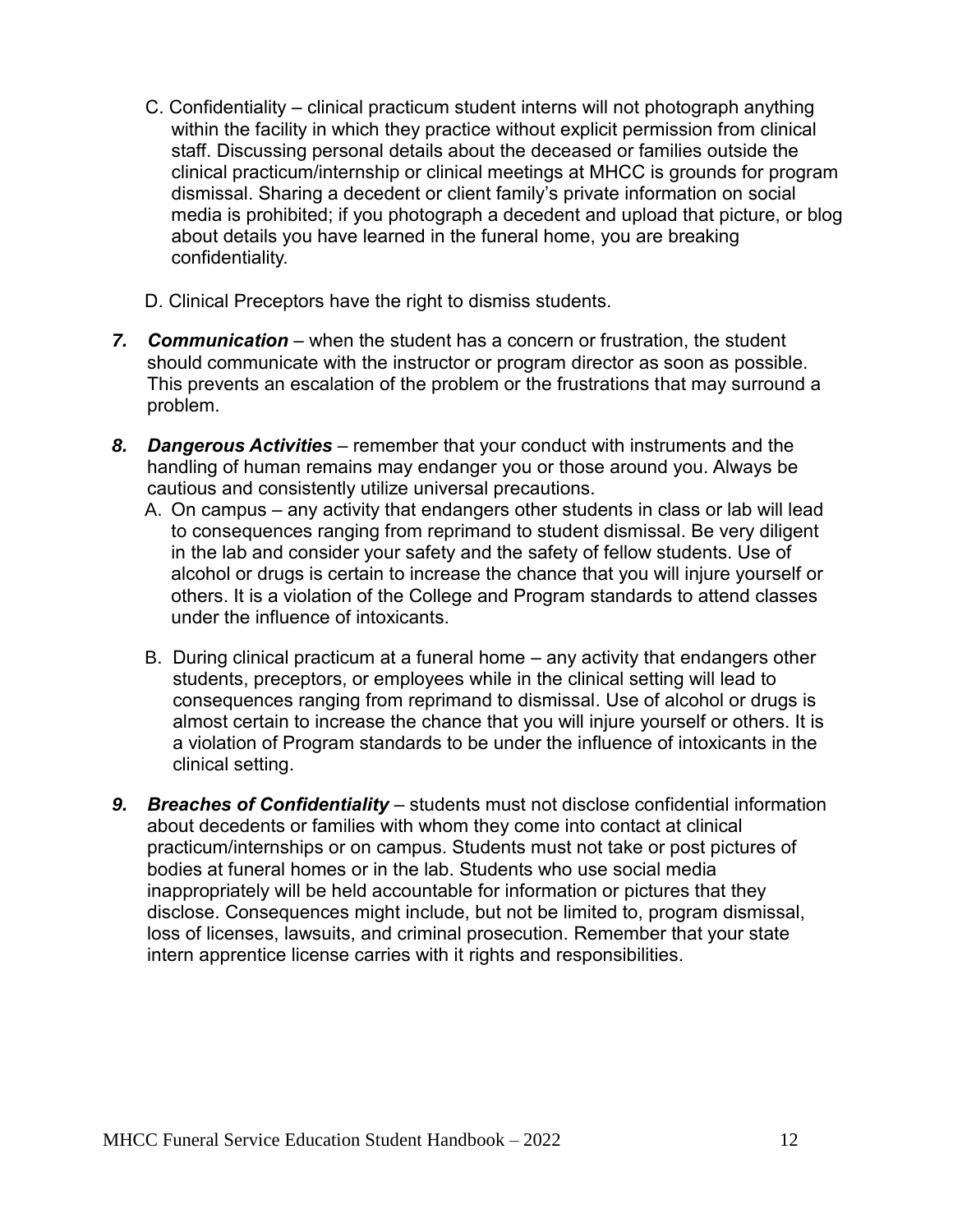#### **Disclosures**

#### **1.** *Criminal Background*

Your future in the program and in the funeral service industry may be negatively impacted if you have been convicted of a crime, including DUI. To receive an intern license, apprentice license, embalmer or funeral director's license, the state board to which you are applying will conduct a criminal background check. Previous convictions may result in a denial of license by the state board, effectively preventing a person from working in the field. If the state denies an intern license, the student would not be able to complete FSE240, and therefore would not be able to earn the degree. Different state boards and employers vary in how they judge the severity of different crimes. Please contact your state board for specific questions about how previous convictions could affect you.

#### **2.** *Employment in the Industry*

The College does not guarantee that you will find employment in the industry. The vast majority of graduates do find work before or shortly after graduation. Many students start looking for employment several months prior to graduation. The program is designed to help you develop skills that will lead to your employment success. However, your professional demeanor, work ethic, diligence, willingness to learn new things, and common sense will be necessary to find and keep a job. Job availability varies by region. You might not be able to find a job locally so it might be possible that you will have to be willing to move to find work.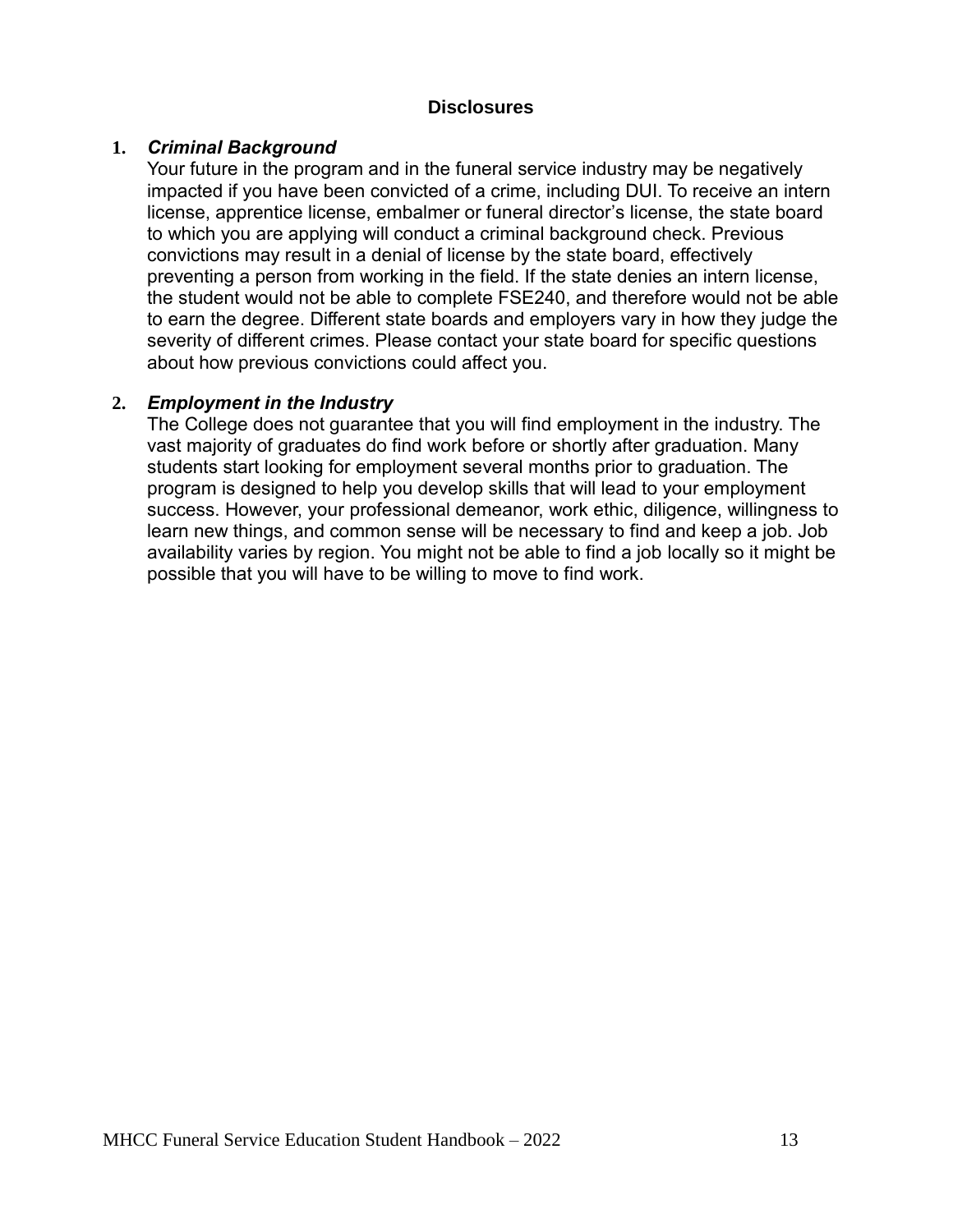#### **Professional Organizations**

Funeral service professionals often have questions only experts can answer. This is why it is so important to belong to a professional organization. Here is a list of organizations, their addresses, and phone numbers.

|  | <b>Oregon Mortuary and Cemetery Board</b> |  |
|--|-------------------------------------------|--|
|  |                                           |  |

800 NE Oregon Street, Suite 430 Portland, OR 97232-2195

Phone: 971-673-1500 Fax: 971-673-1501 Email: [mortuary.board@state.or.us](mailto:mortuary.board@state.or.us) 8:00 AM - 3:30 PM

The Board licenses individual death care professionals and the facilities where they work.

The mission of the Board is to protect public health, safety, and welfare by fairly and efficiently performing its licensing, inspection, and enforcement duties; by promoting professional behavior and standards in all facets of the Oregon death care industry; and, by maintaining constructive relationships with licensees, those they serve and others with an interest in the Board's activities.

#### **[Oregon Funeral Directors Association](https://www.ofda.org/)**

12725 SW 66th Avenue, Suite 105 Portland, OR 97223

Phone: 503-639-1186 or 800-304-5095 Fax: 503-624-2903 or 800-828-3415 Email: [info@ofda.org](mailto:info@ofda.org)

The mission of the Oregon Funeral Directors Association (OFDA) shall be to promote high professional standards and unity while encouraging excellence in funeral service and to educate the membership and the public about our profession.

# **[National Funeral Directors](http://www.nfda.org/)**

**[Association](http://www.nfda.org/)** 13625 Bishop's Drive Brookfield, WI 53005-6607

**[Cemetery Association of Oregon](http://oregoncemeteries.com/)**

8421 SW Macadam Ave Portland, OR 97219

Phone: 800-228-6332 or 262-789-1880 Fax: 262-789-6977 Email: [nfda@nfda.org](mailto:nfda@nfda.org)

Phone: 971-258-0886 Fax: 503-246-9653 Email: [cemeteryassociationoforegon@gmail.com](mailto:cemeteryassociationoforegon@gmail.com)

## **[The International Conference of Funeral Service Examining Boards](https://theconferenceonline.org/)**

The Conference 1885 Shelby Lane Fayetteville, AR 72704 Phone: 479-442-7076 Fax: 479-442-7090

The International Conference of Funeral Service Examining Boards administers the NBE.

MHCC Funeral Service Education Student Handbook – 2022 14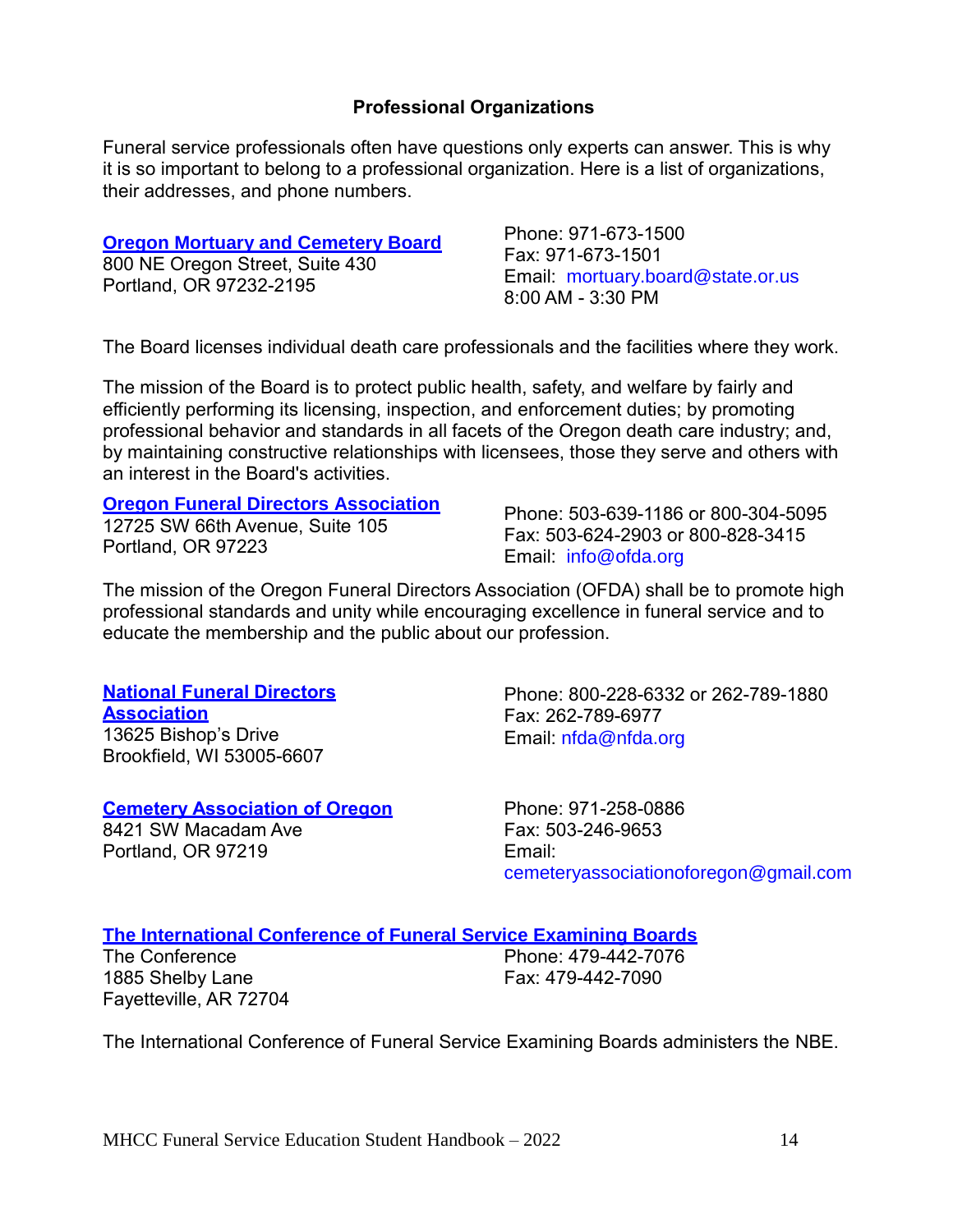# **Student Support Services**

| <b>Need</b>            |                                                                                                                                                      | <b>Resource</b>                                                           | <b>Contact</b><br><b>Information</b> |  |
|------------------------|------------------------------------------------------------------------------------------------------------------------------------------------------|---------------------------------------------------------------------------|--------------------------------------|--|
| ٠                      | <b>Money for School</b>                                                                                                                              | <b>Financial Aid Office</b>                                               | 503-491-7262                         |  |
|                        | Academic tutoring, study skills,<br>trouble shooting                                                                                                 | <b>Learning Success Center</b>                                            | 503-491-7108                         |  |
| $\bullet$<br>$\bullet$ | Help to choose a major<br>Find a career or a job<br>Crisis counselors available for<br>domestic violence and addiction<br>services                   | <b>Career Planning and</b><br><b>Counseling Center (CPCC)</b>             | 503-491-7432                         |  |
|                        | Advising on course selection,<br>education plans, degree<br>requirements, and university<br>transfer planning for bachelor's<br>degree completion    | Academic Advising and<br><b>Transfer Center</b>                           | 503-491-7315                         |  |
| $\bullet$              | Help for students with<br>disadvantaged backgrounds to<br>get a bachelor's degree                                                                    | <b>TRIO Student Support</b><br><b>Services</b>                            | 503-491-7688                         |  |
| $\bullet$              | Career help for single parents &<br>homemakers<br>Support for minority and ELL<br>(English Language Learners)                                        | Transitions/Transiciones (for<br>Latina women)                            | 503-491-7680                         |  |
| $\bullet$              | Accessibility accommodation due<br>to disability                                                                                                     | <b>Accessible Education</b><br><b>Services</b>                            | 503-491-6923                         |  |
| ٠                      | <b>Campus Involvement</b><br><b>Student Activities</b><br>Associated Student Government /<br><b>Student Clubs / Organizations</b><br>Barney's Pantry | <b>Student Union</b>                                                      | 503-491-7277                         |  |
| $\bullet$              | Survival resources (food,<br>clothing, shelter, health care,<br>public benefits programs)                                                            | Dial 2-1-1 (free, up-to-date<br>referral service) or visit<br>211info.org |                                      |  |
|                        | Child care                                                                                                                                           | <b>Child Development Center</b>                                           | 503-491-7169                         |  |

# **Campus Directory** – [mhcc.edu/CampusDirectory.aspx](http://www.mhcc.edu/CampusDirectory.aspx)

# **Campus Map –** [mhcc.edu/maps](https://www.mhcc.edu/maps/)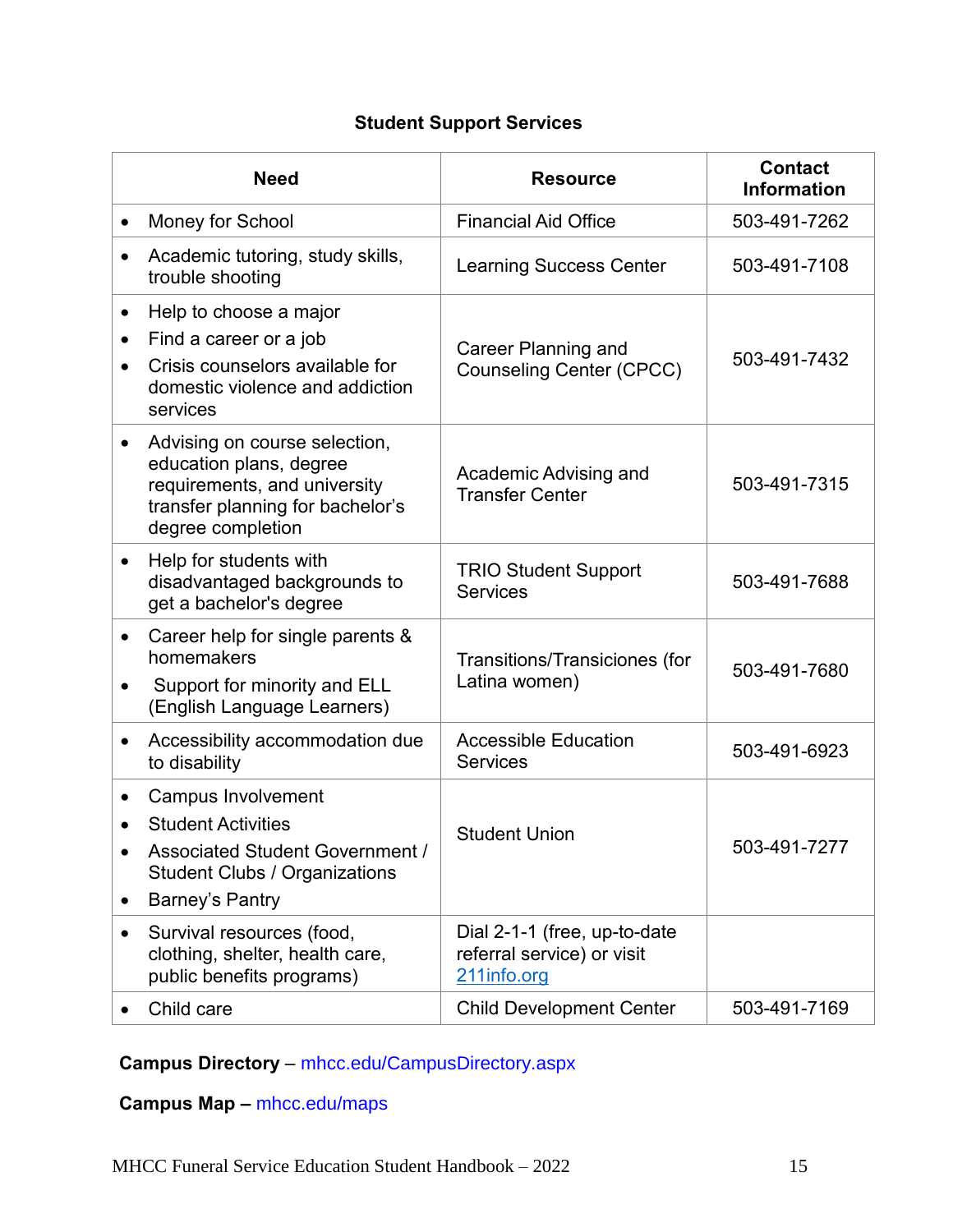## **Mt. Hood Community College Commitment**

Mt. Hood Community College is committed to expanding awareness of our common humanity, while recognizing the differences in our various backgrounds, belief systems and lifestyles.

If you have a complaint against an instructor or the College, the College encourages students to try working out disagreements and concerns with the staff members or faculty first before seeking remedies through college complaint procedures. If meeting with the staff or faculty member does not lead to a resolution of the problem, you have the option of following the student complaint procedure

#### **Additional Information and Resources**:

- [Accessibility Statement](http://www.mhcc.edu/AccessibilityStatement)
- [Student Resources](https://www.mhcc.edu/StudentResources/)
- [Equal Opportunity: Culture of Respect](http://www.mhcc.edu/BP-1100/)
- [Reasonable Accommodation of Persons with Disabilities: AR-1100-B](http://www.mhcc.edu/AR-1100-B/)
- [Discrimination Resolution Procedures](http://www.mhcc.edu/DiscriminationResolutionProcedures/)
- [Student Rights and Responsibilities](http://www.mhcc.edu/StudentRightsandResponsibilities)
- [College Complaint Procedure](https://www.mhcc.edu/AR-7040-B/)
- [Concerns regarding Staff, Faculty or Students](https://cm.maxient.com/reportingform.php?MtHoodCC&layout_id=0)
- [MHCC Website](https://mhcc.edu/)

## **Health and Safety Information and Resources**

If you are having an emergency on campus, you can call 911 or the campus emergency number at (503) 491-7911. The non-emergency number for public safety is (503) 491- 7310. The College has a Risk and Environmental Health and Safety Department that sets policies and creates signage for health and safety related matters, including emergencies such as fire alarms, and COVID-19 policies: [https://www.mhcc.edu/Risk](https://www.mhcc.edu/Risk-and-Environmental-Health-Safety/)[and-Environmental-Health-Safety.](https://www.mhcc.edu/Risk-and-Environmental-Health-Safety/)

Your safety in campus and clinical embalming labs is increased by knowing the dangers and being aware of your actions. Dangers in the lab include exposure to bloodborne pathogens and chemicals such as formaldehyde. The program provides students safety training and Personal Protective Equipment (PPE) as described in more detail in lab orientation. If you or a fellow student have an injury or exposure in lab, let your instructor know immediately. The instructor will have you file an incident report using the "Incident Reporting & Tracking" link [\(https://mhcc-or.safecollegesincident.com/#/login\)](https://mhcc-or.safecollegesincident.com/#/login) in the red section at the bottom of the MHCC website.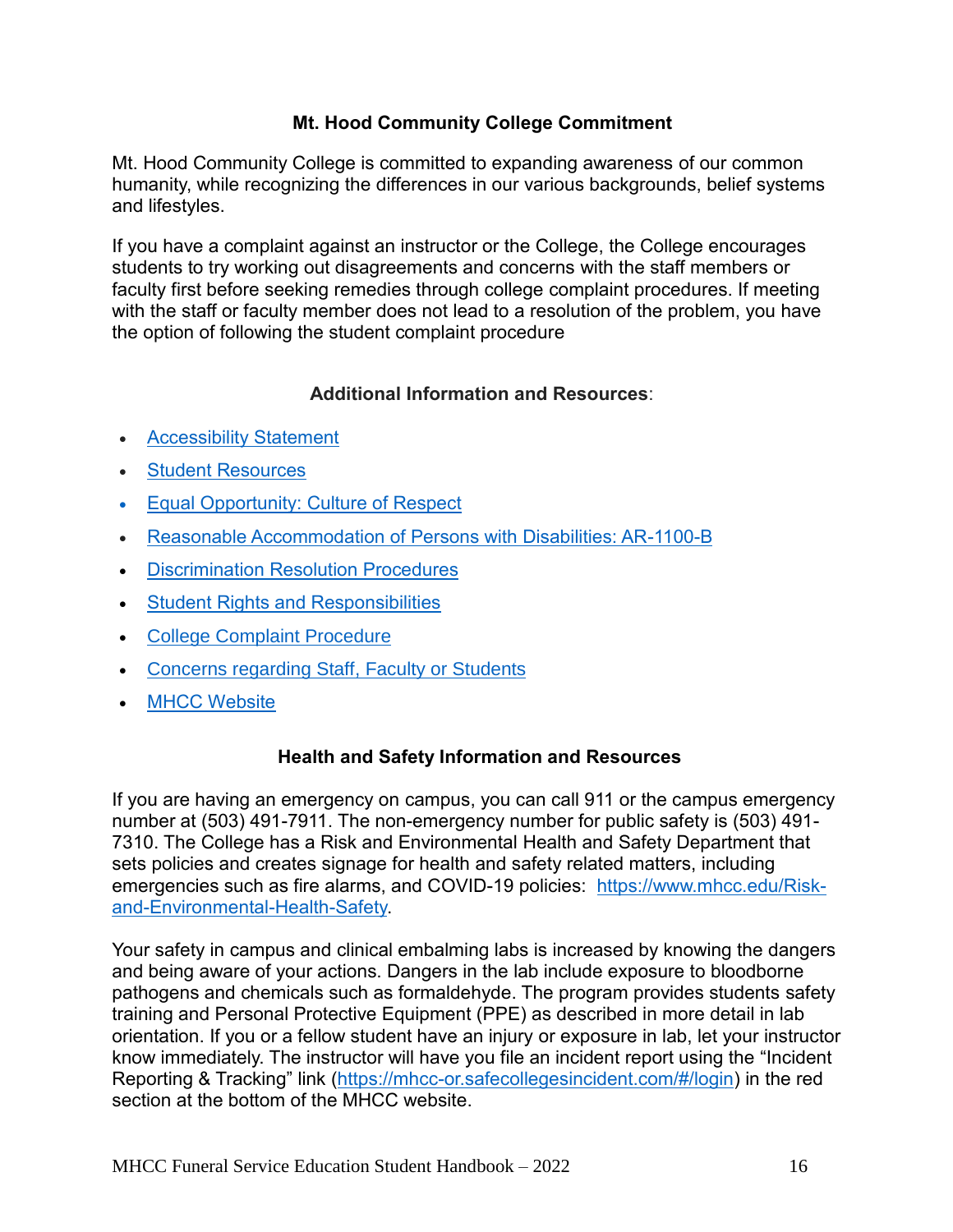Vaccination Requirements: Proof of vaccination is required as a condition of starting the program. Exemptions do exist in certain circumstances. COVID-19 vaccination is not required, but is encouraged. For a list of required vaccinations, see "What happens after I am accepted?" from the FSE FAQ page at [https://mhcc.edu/FSEFAQ.](https://mhcc.edu/FSEFAQ)

The College offers many services and resources to students, including mental health counseling, see the list at [https://www.mhcc.edu/StudentResources.](https://www.mhcc.edu/StudentResources/) Additionally, the Dental Hygiene program sees students as patients in the clinic, and you can find more information about this opportunity at [https://www.mhcc.edu/DentalHygieneClinic.](https://www.mhcc.edu/DentalHygieneClinic)

All MHCC campuses are a smoke-free zone, and neither cigarettes nor vaping are allowed on campus. For more information, see [https://www.mhcc.edu/tobaccofree.](https://www.mhcc.edu/tobaccofree)

If you are concerned about the behavior of your fellow students, you are encouraged to talk to them directly. But if you feel that their actions endanger their health, your health, or interfere with your access to your courses, you can file a report of concern at [https://cm.maxient.com/reportingform.php?MtHoodCC&layout\\_id=0](https://cm.maxient.com/reportingform.php?MtHoodCC&layout_id=0)

You are encouraged to have your own health insurance such as the ones from these sites: <https://www.oregon.gov/oha/HSD/OHP/Pages/About-Us.aspx> <https://www.healthcare.gov/young-adults/college-students>

The College does not have a medical provider on campus, but many healthcare facilities can be found throughout Gresham, Troutdale and Portland. Here is a short list of some of the many options of local healthcare providers.

- Urgent Care Gresham:<https://www.gohealthuc.com/legacy/locations/gresham>
- Legacy Mt. Hood Medical Center: [https://www.legacyhealth.org/doctors-and](https://www.legacyhealth.org/doctors-and-locations/hospitals/legacy-mount-hood-medical-center)[locations/hospitals/legacy-mount-hood-medical-center](https://www.legacyhealth.org/doctors-and-locations/hospitals/legacy-mount-hood-medical-center)
- East County Medical Center: [https://www.multco.us/service-locations/east-county](https://www.multco.us/service-locations/east-county-health-center)[health-center](https://www.multco.us/service-locations/east-county-health-center)
- Multnomah County Medical Clinic:<https://www.multco.us/health/health-services>
- Columbia Clinic Urgent Care: [https://www.columbiaclinic.com/locations-division](https://www.columbiaclinic.com/locations-division-street-or)[street-or](https://www.columbiaclinic.com/locations-division-street-or)
- Planned Parenthood: [https://www.plannedparenthood.org/health](https://www.plannedparenthood.org/health-center/oregon/portland/97236/hillman-east-portland-center-2673-91400)[center/oregon/portland/97236/hillman-east-portland-center-2673-91400](https://www.plannedparenthood.org/health-center/oregon/portland/97236/hillman-east-portland-center-2673-91400)
- Suicide Prevention: [https://www.oregon.gov/oha/ph/preventionwellness/safeliving/suicideprevention/page](https://www.oregon.gov/oha/ph/preventionwellness/safeliving/suicideprevention/pages/crisislines.aspx) [s/crisislines.aspx](https://www.oregon.gov/oha/ph/preventionwellness/safeliving/suicideprevention/pages/crisislines.aspx)
- Outside In: [https://outsidein.org/health-services/medical-services](https://outsidein.org/health-services/medical-services/)
- Wallace Medical Concern: [https://mywallace.org](https://mywallace.org/)
- Veteran's Affairs Vet Center (East County): [https://www.va.gov/portland-or-vet-center](https://www.va.gov/portland-or-vet-center/)
- Multnomah County DV Services: [https://www.multco.us/dv/gateway-center-domestic](https://www.multco.us/dv/gateway-center-domestic-violence-services)[violence-services](https://www.multco.us/dv/gateway-center-domestic-violence-services)
- Healthy Start Early Childhood Services: [https://impactnw.org/programs/early](https://impactnw.org/programs/early-childhood/healthy-start/)[childhood/healthy-start](https://impactnw.org/programs/early-childhood/healthy-start/)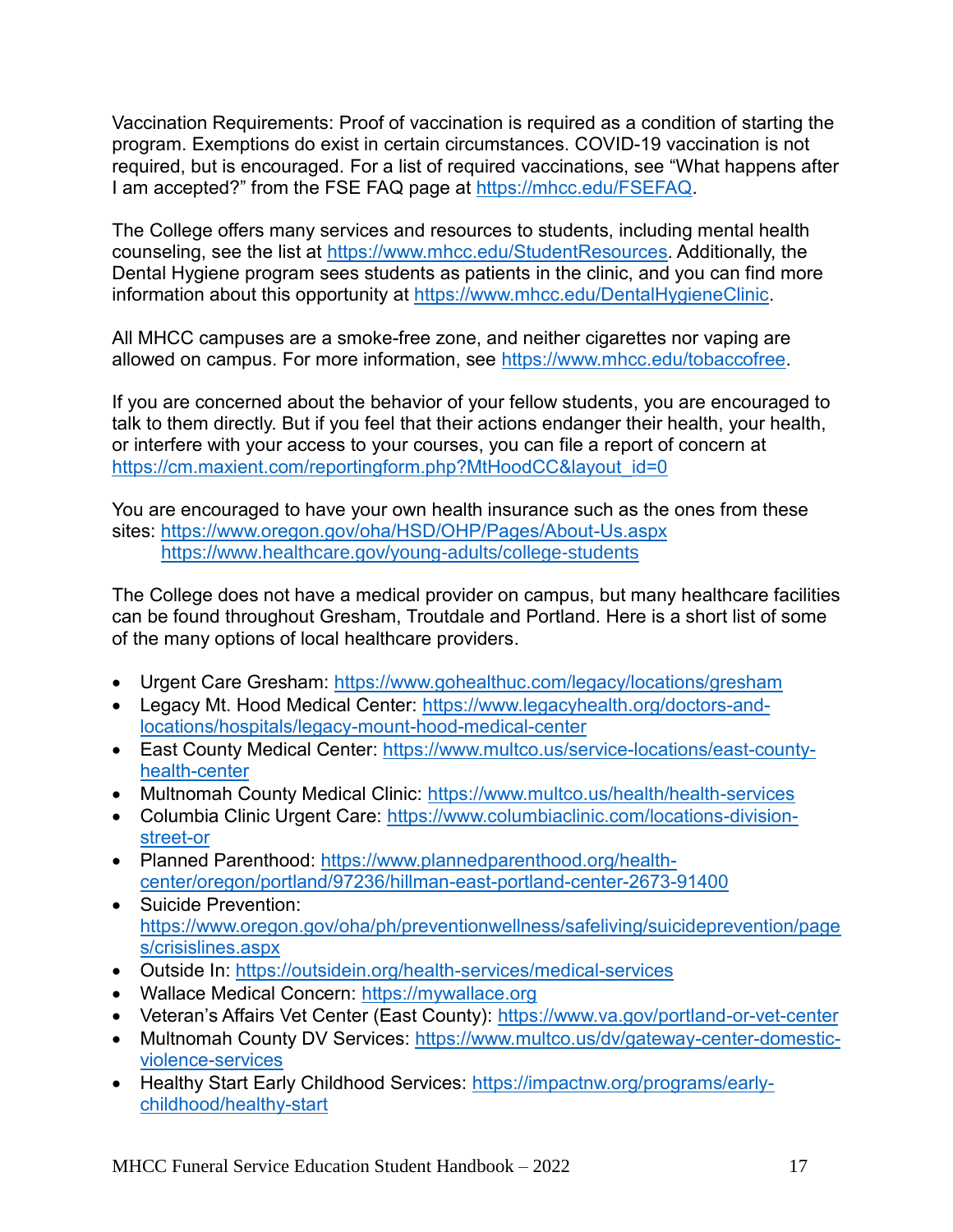#### **Conclusion**

Thank you for your interest in the program, and your diligence in reading this student handbook. This handbook was prepared with your success in mind. The FSE program at MHCC has graduated many hundreds of students who have passed their National Board Exams (NBE), served apprenticeships, and become licensed professionals. You will see NBE data for the program on the next page of the handbook. National Board Examination pass rates, graduation rates, and employment rates for this and other ABFSE-accredited programs are available at [www.abfse.org/html/dir-or.html](http://www.abfse.org/html/dir-or.html) in the Directory of Accredited Programs.